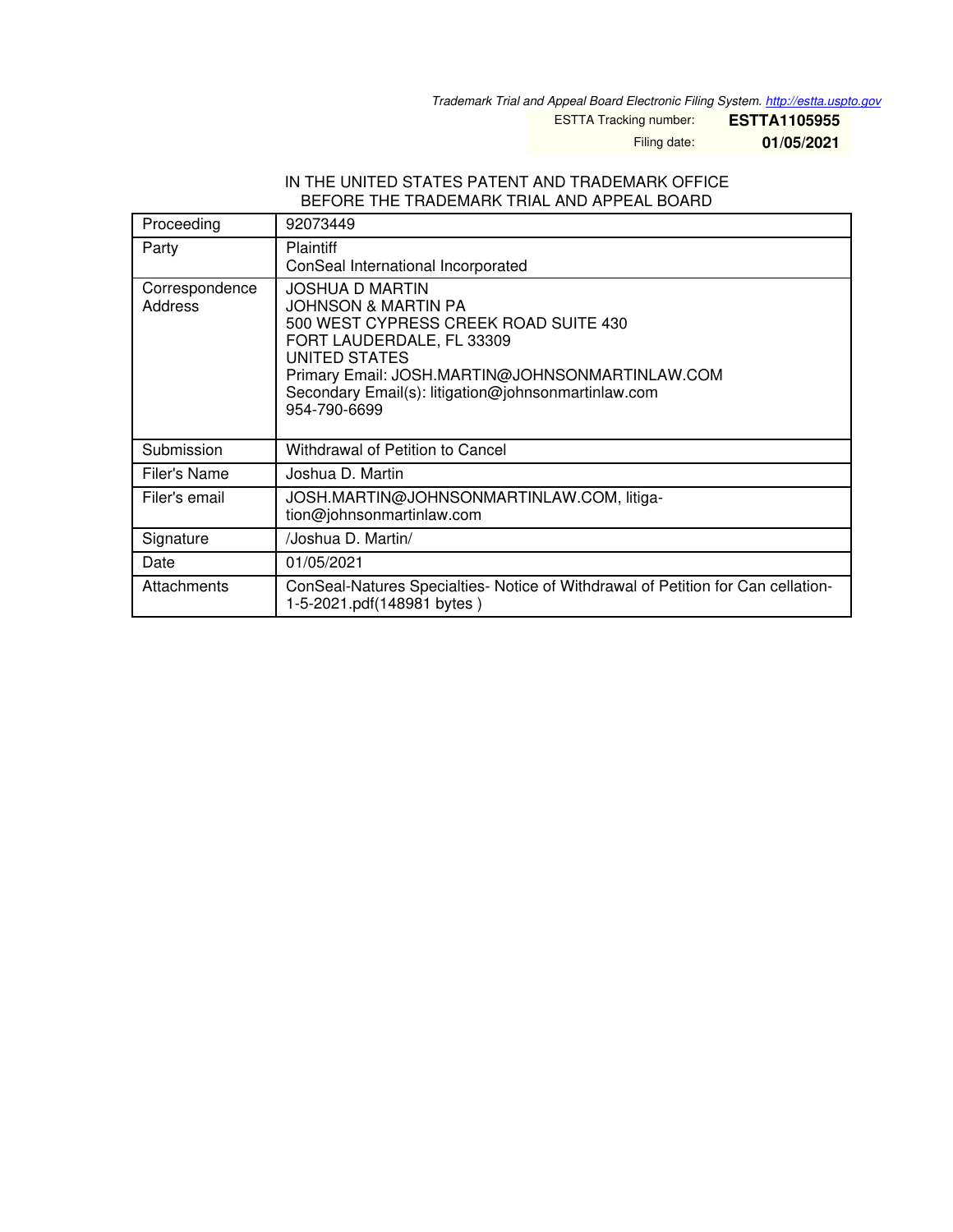## **IN THE UNITED STATES PATENT AND TRADEMARK OFFICE BEFORE THE TRADEMARK TRIAL AND APPEAL BOARD**

| <b>CONSEAL INTERNATIONAL</b><br>INCORPORATED, |                                 |
|-----------------------------------------------|---------------------------------|
|                                               | Cancellation No. 92073449       |
| Petitioner,                                   | Serial No. 78/380,553           |
| V.                                            | Registration No. 2,956,207      |
|                                               | Mark: KENNEL KLEAN              |
| NATURE'S SPECIALTIES, LLC,                    | Filing Date: March 8, 2004      |
| Registrant.                                   | Registration Date: May 24, 2005 |
|                                               |                                 |

## **NOTICE OF WITHDRAWAL OF PETITION FOR CANCELLATION**

Petitioner, CONSEAL INTERNATIONAL INCORPORATED ("ConSeal" or "Petitioner"), by and through undersigned counsel, hereby withdraws its Petition for Cancellation in connection with this cancellation proceeding.

Dated: January 5, 2021 Respectfully submitted,

By: /Joshua D. Martin/ Joshua D. Martin JOHNSON & MARTIN, P.A. 500 W. Cypress Creek Rd., Suite 430 Fort Lauderdale, Florida 33309 Telephone: (954) 790-6699 Facsimile: (954) 206-0017 Email: josh.martin@johnsonmartinlaw.com

*Attorney for Petitioner, ConSeal International Incorporated*